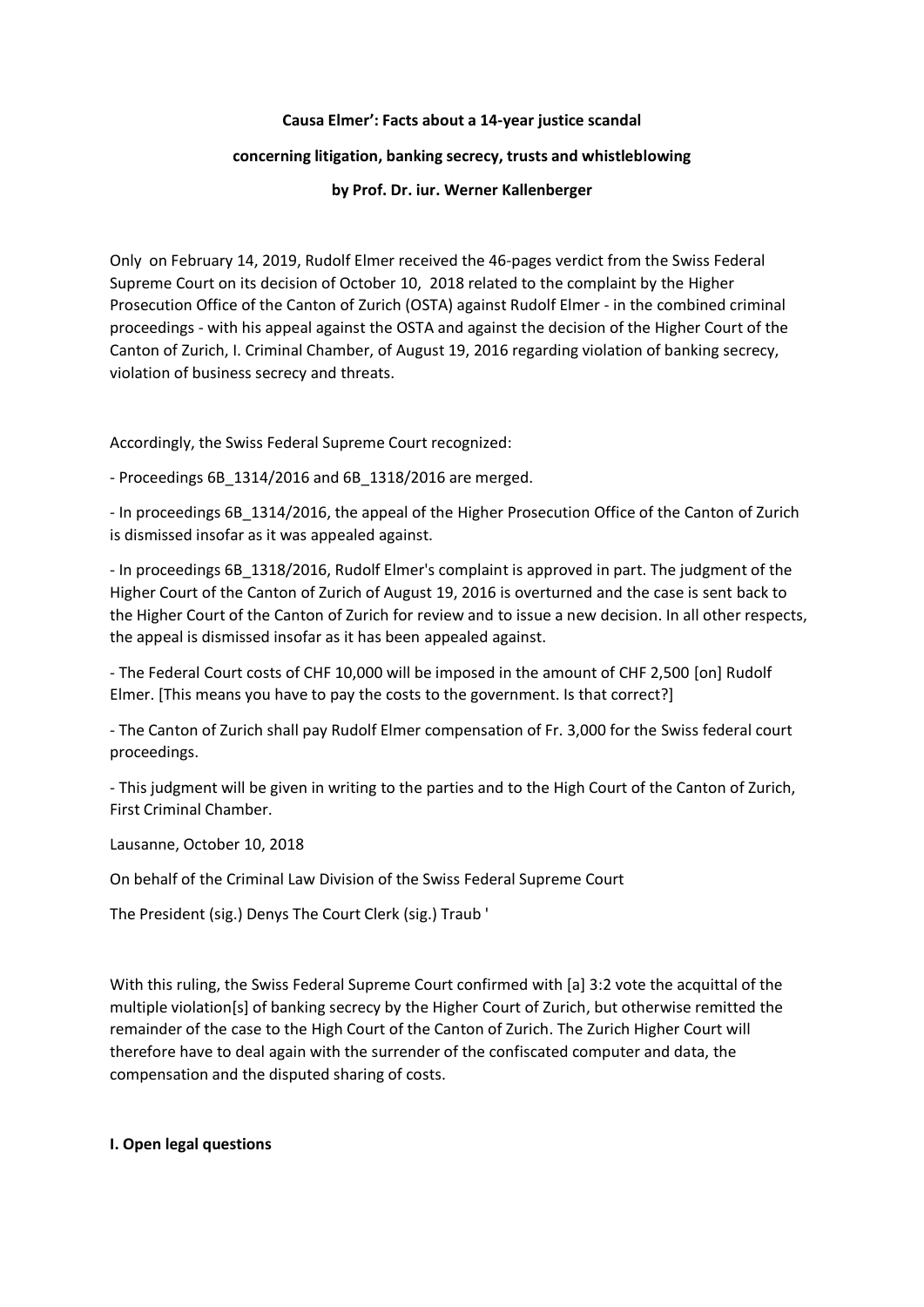The internationally known, disparaged trial with irresponsibly high material and immaterial completely unnecessary costs could and should have been avoided if the public prosecutor's offices and courts concerned of the state of Zurich with it had correctly adhered to governing laws, doctrine and jurisdiction.

If the public prosecutor's office in charge of this case and the courts of Zürich had, from the first day of the investigation July 27, 2005, not acted irresponsibly, but had correctly adhered to the governing laws, doctrine and jurisdiction, much of the costs could have been avoided.

Because the first trial before the District Court of Zurich (BGZ) was delayed until January 19, 2011, the charge against Elmer would have been barred by reason of the expiry of the criminal limitation period (StGB<sup>1</sup> Art. 97). However, head judge lic. iur. Peter Marti, of the higher court intervened and, instead of leaving the proceedings in the lower court, as is the normal procedure, took control personally of completing the investigation. Also, the higher court wrongfully ignored the medical opinions of Prof. med. Schnyder dated October 17, 2008 and March 26, 2010, and other doctors in the clinic where he stayed that he was medically unfit to stand trial. As a consequence, Elmer collapsed in the first hour of the court hearing on December 10, 2014— which led to the prosecution and judge of the District Court's desired result of a freeze on the statute of limitations which would have stopped the prosecution from continuing.] I

In addition to the factual lack of competence and evidence to assess Article  $47<sup>2</sup>$  of the Swiss Banking Act, the public prosecutor's office acting at the time would also have had to waive a further charge of violation of banking secrecy on account of the Cayman Islands' criminal investigation and the principle 'ne bis in idem<sup>13</sup> on the basis of the detailed report on criminal law and criminal procedure law of the Cayman Islands dated June 2, 2014 by the Swiss Institute of Comparative Law, Lausanne (idsc).

[ This is a technical defense in civil law. We have one somewhat similar in the common law, but I'm not certain it is exactly the same, but here's my understanding of the paragraph:

Further, because the evidence showed that all acts were done outside of Switzerland, the Swiss courts had no jurisdiction to hear the charges. The court completely failed to consider this matter of lack of competent jurisdiction. Also, if the court had correctly ruled on lack of jurisdiction, the

1

Article 47 (2) BA adds that (unofficial translation) "Persons acting by negligence will be sentenced to a fine not exceeding CHF 250,000. -".

A custodial sentence of up to five years or a fine shall be imposed on anyone who obtains a pecuniary benefit for himself or another through an act in accordance with Article 47 (1).

<sup>&</sup>lt;sup>1</sup> StGB = Swiss Penal Code

 $2$  Swiss Banking Act: Article 47 (1) reads as follows (unofficial translation):

<sup>&</sup>quot;Shall be sentenced to imprisonment not exceeding three years or a monetary penalty, anyone who willfully: a. Discloses a secret that is entrusted to him in his capacity as body, employee, appointee, or liquidator of a bank, as body or employee of an audit company or that was brought to his knowledge in such capacity; b. Induces a third person to violate the professional secrecy".

Swiss law does not provide a statutory definition of banking secrecy. However, the term may be defined as the "professional discretion, which banks, their employees or persons belonging to any of their bodies must observe with respect to financial and personal affairs of their clients coming to their knowledge during the exercise of their profession".

<sup>3</sup> Non **bis in idem**. Non **bis in idem**, which translates literally from Latin as "not twice in the same [thing]", is a legal doctrine to the effect that no legal action can be instituted twice for the same cause of action.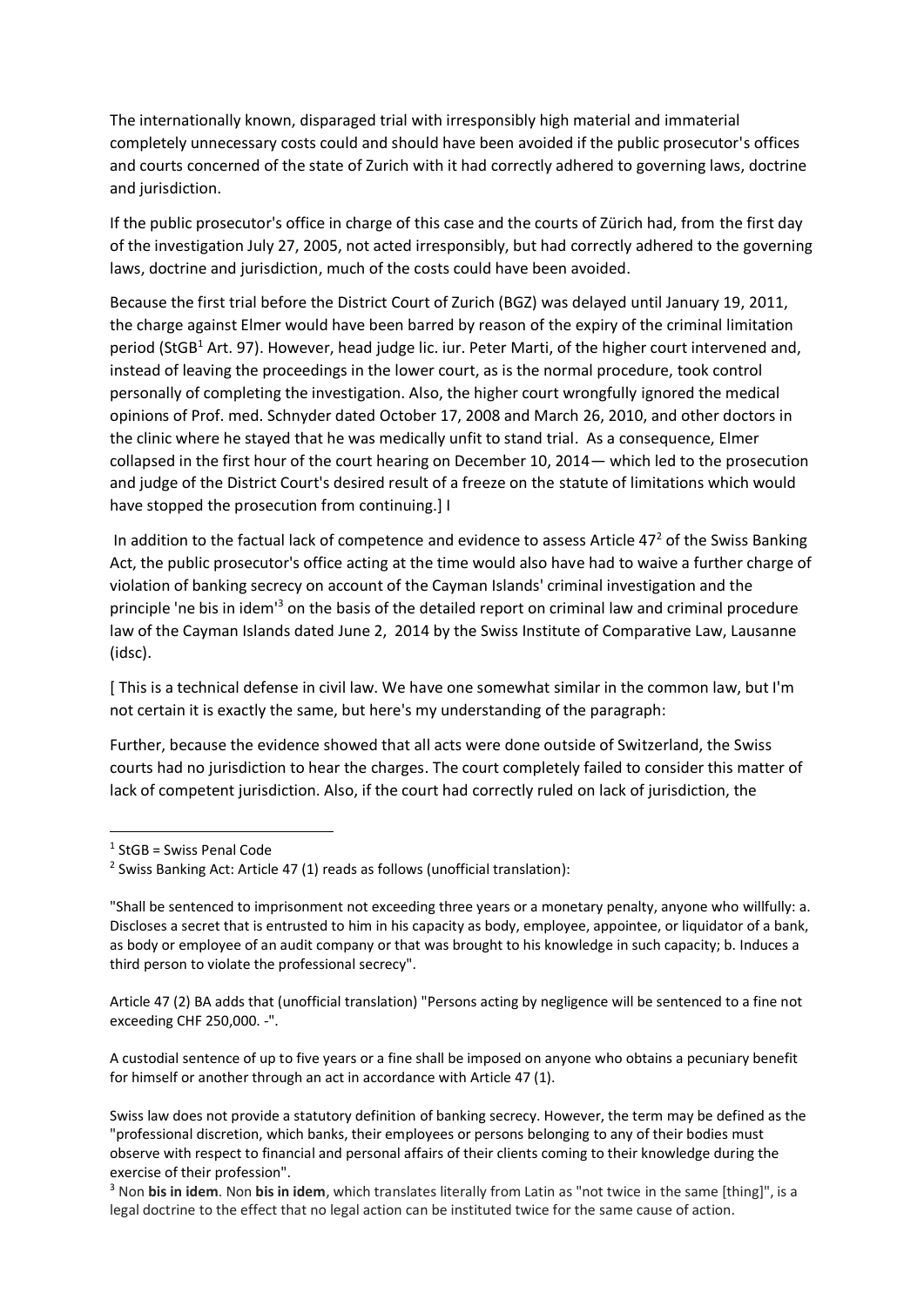prosecutor would have been barred from bringing other charges relating to conduct in the Cayman Islands by reason of the doctrine 'ne bis in idem' (which means a party cannot be tried twice on charges that relate to the same facts). This is supported by the report dated June 2, 2014 by the Swiss Institute of Comparative Law, Lausanne (idsc).]

This trial, which has now been returned by the Swiss Federal Court of Switzerland to the Zurich`s Higher Court after 14 years of trial and investigation, is likely to have caused considerable damage to the reputation of Zurich's criminal justice system - particularly in the international arena - and indirectly also to the credibility of Swiss legal practice and the seriousness, competency and credibility of the Swiss judiciary.

According to doctrine and case law, criminal proceedings conducted in accordance with the Swiss Code of Criminal Procedure (StPO) should contribute to clarifying the facts presented to the accused as truthfully as possible, so that a fair and binding (final) judgment can be reached.

According to the new Swiss Code of Criminal Procedure of October 5, 2007 (SR 312.0) and the StPO commentary by Franz Riklin (navigator, OF, 2. A. of 2014).

As it is well known, the Swiss Code of Criminal Procedure has a dual task: on the one hand, it should contribute to the clarification of crimes and misdemeanors and to the conviction of the perpetrators, whereby the conclusion of an initiated criminal investigation should either lead to a lawful conviction, an acquittal or, if necessary, a suspension of the proceedings. Every trial must prevent abuse of rights such as the danger of prosecution of innocent people or abuse of state power. There is always a contradictory interest of the public between an efficient and consistent prosecution of criminal offences and a proportionate use of state power, i.e. the protection of the human or fundamental rights of the accused. Chapter  $2<sup>4</sup>$  of the Code of Criminal Procedure regulates this socalled judicial form of the proceedings and the implementation of substantive criminal law (StPO-Kom, 42f.).

Rudolf Elmer and the writer deny that these principles were fundamentally and consistently observed in this 'whistleblower trial', which was often mistakenly referred to in the media as the 'Causa Elmer' instead of the 'Causa Justitia'.

1

<sup>4</sup> **Article 3: Respect for human dignity and the principle of fairness**

<sup>1</sup> The criminal authorities shall respect the dignity of the persons affected by the proceedings at all stages of the proceedings.

<sup>2</sup> They shall observe them by name:

a.the principle of good faith;

b.the prohibition of abuse of rights;

c.the requirement to treat all parties to proceedings equally and fairly and to give them a right to be heard; d.the prohibition to use methods which violate human dignity when taking evidence.

**Article 4: Independence**

<sup>1</sup> The criminal authorities shall be independent in the application of the law and shall be bound only by the law. 2 The right to issue instructions to the prosecuting authorities under Article 14 shall remain reserved.

**Article 5: Acceleration requirement**

<sup>1</sup> The criminal authorities shall immediately take charge of the criminal proceedings and bring them to a conclusion without undue delay.

<sup>2</sup> If an accused person is in custody, his or her proceedings shall be conducted as a matter of urgency. **Article 6: Principle of investigation**

<sup>1</sup> The criminal authorities shall officially investigate all facts relevant to the assessment of the offence and of the accused person.

<sup>2</sup> They shall investigate the incriminating and exculpatory circumstances with equal care.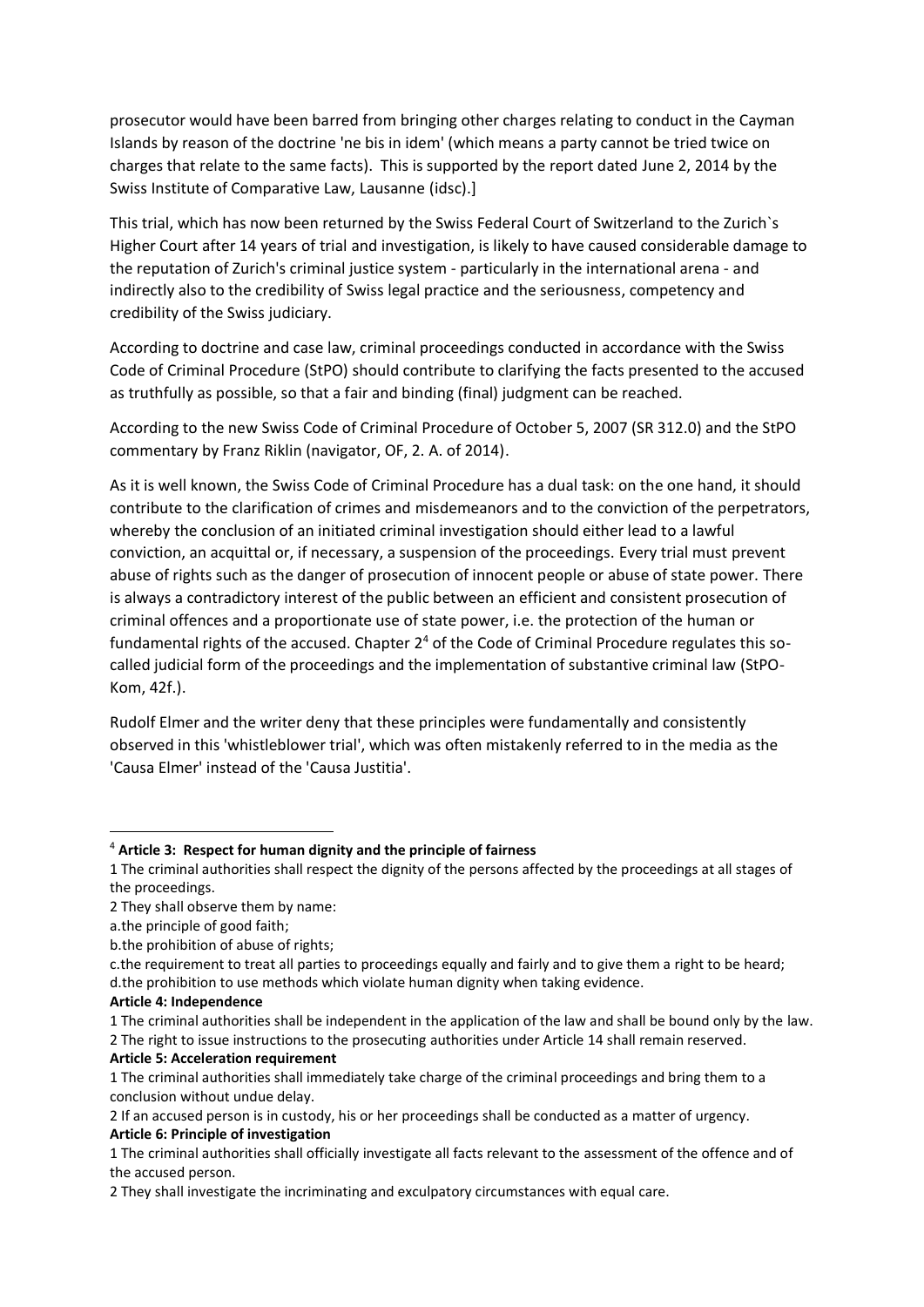The handling of their Anglo-Saxon trusts and the spread of information due to whistleblowing of financial and tax practices of 'Baer Holding Ltd, Zurich' and its subsidiaries has damaged the Baer bank transnational company to such an extent in the meantime that it had to liquidate all its 'Cayman units' and suffered considerable stock price losses in this phase of the legal proceedings since 2005.

On a positive note for the time being, the Swiss Federal Supreme Court (FSC) in its rejection of the appeal of the Zurich Higher Prosecutor's Office (OSTA) definitively confirmed by the highest court of Switzerland (FSC) that Swiss banking secrecy does not apply to foreign companies and their employees in other countries than Switzerland. Unfortunately, however, the FSC did not state clearly enough that the Anglo-Saxon legal construction of the trust does not exist in Swiss law.

Former Swiss Federal Court correspondent Michael Ferber asked in the Swiss newspaper "Neue Zürcher Zeitung" (NZZ) of March 1, 2019 whether we need a 'Swiss trust law'? The introduction of a Swiss trust law is already on the agenda of the Swiss Parliament and partially approved in order to 'strengthen the financial centre in times of automatic information exchange (AIA)'. The trust is not an instrument for tax evasion' and serves only 'the protection of privacy and personal security it is argued' by the Swiss Parliament.

As [a] critical lawyer, I can only answer this question with the former NZZ slogan: Woe to the beginnings'! [Reminds me of a Brandies quote: Experience teaches us to be most on our guard to protect liberty when the government's purposes are beneficent.]

The Swiss Federal Supreme Court (FSC), which is committed to independence and neutrality, has understandably not yet made a statement on this issue. But if 'legal loopholes' had to be filled, then in the civil societies` opinion it would make more sense for reasons of public finances and tax justice to do without this abusively used 'tax optimisation instrument' for the Swiss asset management business', otherwise Switzerland threatens to return to the OECD's 'black list' even more quickly.

This is the negative view of the Swiss Federal Supreme Court`s. ruling of 10 Oct. 2018, among other things, in the unconsidered consequences of the history of this international well observed trial:

As in the previous judgments of the Zurich Higher and District Court, the Court ignored the admission of a culture of deception and the lack of a timely, comprehensive examination of the alleged 'breach of banking secrecy'.

Even if Zurich prosecutors and judges are not required to have expertise in financial law, they should be familiar with the doctrine and practice of Article 47 of the Swiss Banking Act on banking secrecy, the publications of the Swiss State Secretariat for International Financial Matters and Swiss Financial Market Supervisory Authority (FINMA) before such a criminal investigation is even opened and conducted. This incredible incompetence is even more embarrassing if the applications long ago and since 2005 asserted and made by the defense had to be confirmed by expert opinions of the two recognised and leading law professors: Prof. Dr. iur. Dr. h.c. Thomas Geiser and Prof. Dr. iur. Dr. h.c. Mark Pieth, before the head judge lic. iur. Peter Marti had to reluctantly accept this expert opinion and contre-coeur come up with an acquittal in the matter of violation of Swiss Bank Secrecy. However, the acquittal did not prevent the head judge Marti from insulting Rudolf Elmer, who had not been convicted of any criminal offence, as an 'ordinary criminal' before a final conviction was handed down and any verdict was in force.

Such a statement by the head judge at least confirmed the suspicion of bias and should have led to a different line of procedure or even intervention of Zurich`s Higher Court Supervisory Commission which did not happen. Since head judge Marti is retired, this question will no longer arise.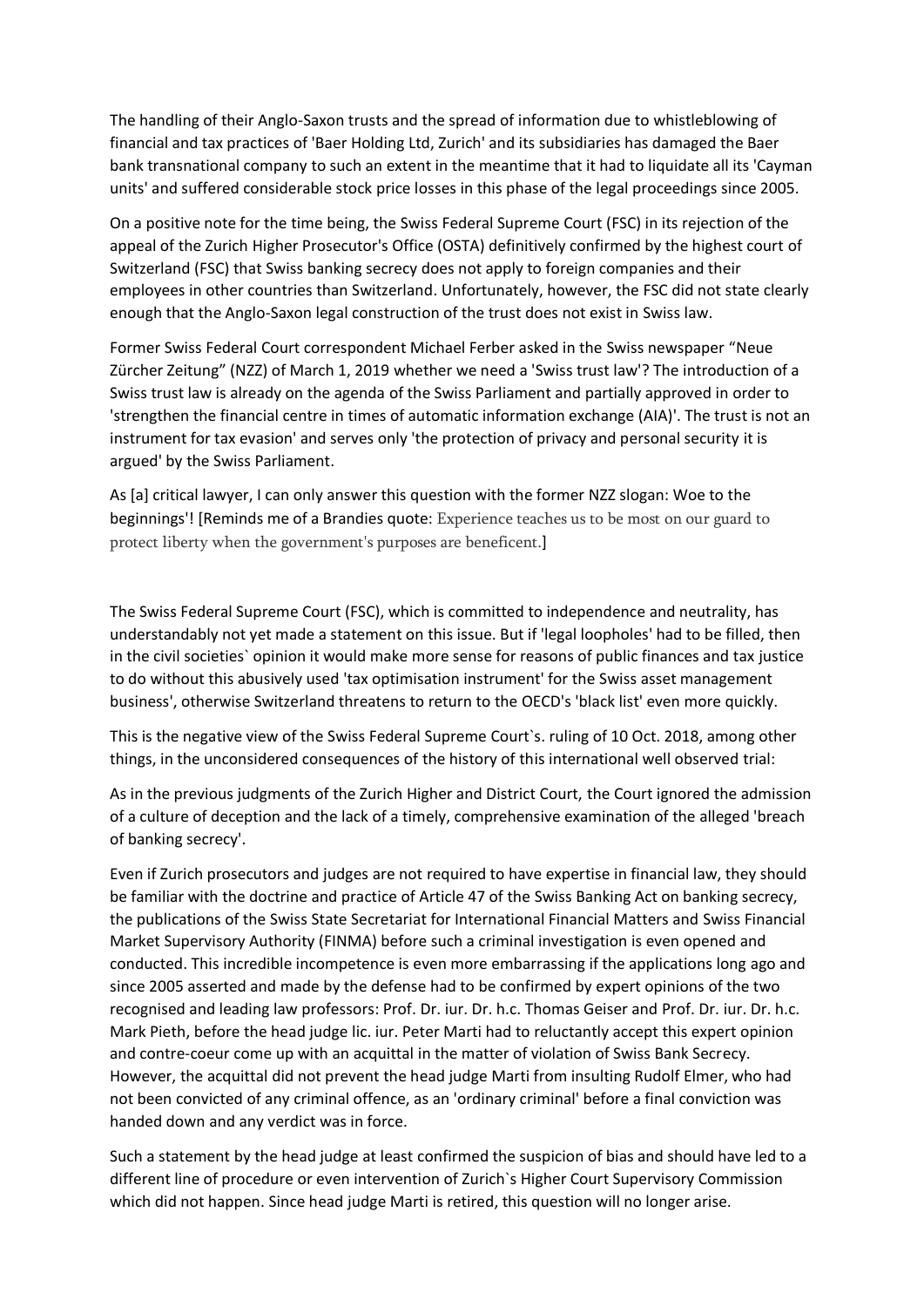Incomprehensibly, Elmer's complaint (with one exception against the newspaper WELTWOCHE's allegations: thief, neo-Nazi, blackmailer, made death threats to Baer employees, going for revenge) remained unsuccessful, as did dozens of other complaints he made. One does not wonder why the Swiss newspaper "SONNTAGSZEITUNG" of August 1, 2016 described this criminal trial as a Swiss judicial scandal.

In a public financial discussion on March 4, 2019, former German Justice Minister Mrs. Herta Däubler-Gmelin also described even the illegal arrest of Elmer (newspaper: Pforzheimer-Zeitung, 3 March 3, 2019) as a scandal.

It remains to be hoped that the first criminal chamber of the Higher Court of Zurich will finally reach a fair and true ruling in the case of the 'Causa Elmer', which has been rejected by the Swiss Federal Supreme Court, on the sharing of costs, the release of data and the incredible severity of the sentences 14 months imprisonment conditional, three years' probation period and court fees to be covered of CHF 320`000 by Elmer without any compensation for the 220 days of solitary confinement and the live long professional ban which did not allow Elmer to work in the financial industry for the last 14 years!.

The relevant and key facts central to the 'Causa Elmer' and disputed from the outset, whether banking secrecy and whether a Swiss employment contract offered a legal basis for opening a criminal investigation, were not recognized or repressed for 12 years. In addition, the Zurich courts with no jurisdiction (with the exception of the threat and the contested falsification of documents) (StPO-Kom., 74 ff. 131 ff.) procrastinated for too long, which was also regularly disregarded despite the repeated complaints pursuant to StPO Art. 393.

Also scandalously disregarded was the admission of Prosecutor Peter C. Giger at the second appeal hearing before the Higher Court of Zurich that 'he inadvertently failed to add the legally valid and relevant employment contract to the trial files'. According to Julius Baer's letter of January 30, 2009 to prosecutor J. Neff and head prosecutor Dr. U. Frauenfelder Nohl, the 'private plaintiff' (Julius Baer Bank & Co. AG, Zurich, BJB-ZRH) confirmed the following in point 3 of the letter (quote):

*"The companies managed by the Julius Baer Group in the Cayman Islands were and are independent local legal entities with which Mr. Elmer entered into an employment contract after the transfer of his residence and was subject to their authority to issue instructions".*

Therefore, Elmer was clearly a Cayman employee and was not in any employment relationship with Bank Julius Baer & Co. AG, Zurich, a bank licensed under Swiss Banking Law. The legal case against BJB-ZRH for social security fraud was using above reasoning "Elmer was not an employee of BJB-ZRH" and dismissed the investigation already on February 11, 2009 two years before the first trial against Elmer on Swiss Bank Secrecy at the lower court of Zurich, January 19<sup>th</sup>, 2011.

The Swiss Federal Supreme Court did not wish to assess the 'incidents' described, as the complaint of the defence primarily turned against the complaint filed by the Higher Prosecution Office of the state of Zurich, according to which Elmer was again to be convicted for the alleged repeated violation of banking secrecy.

# **A. Irrespective [of] legal opinion on the place of jurisdiction**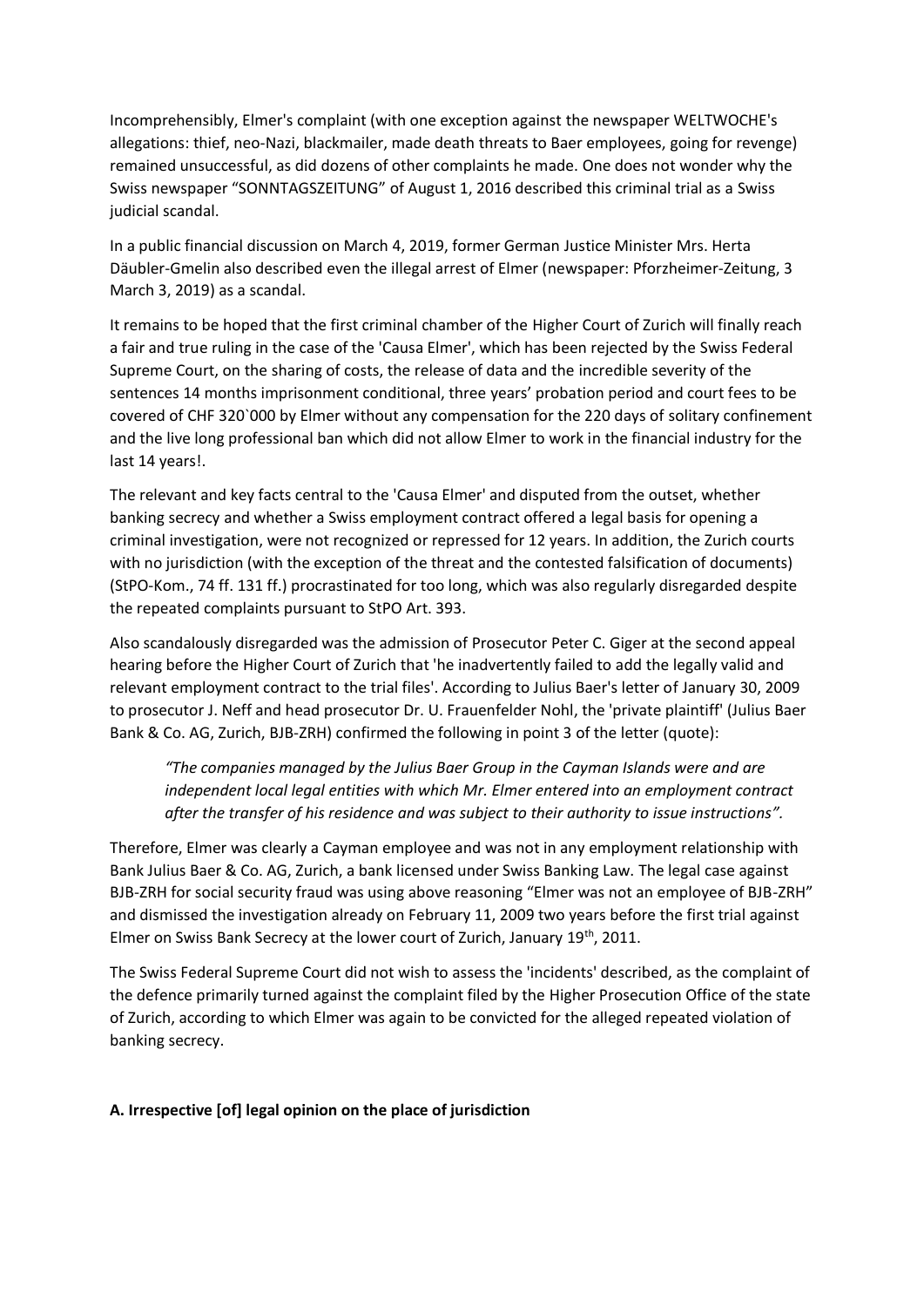Even before its judgement of August 19, 2016, the Higher Court of Zurich possessed the (67-page) expert opinion on criminal law and criminal procedure law of the Cayman Islands of June 2, 2014 (isdc: act. 345), composed by the Swiss Institute for Comparative Law Lausanne (isdc).

Only the conclusions of isdc are quoted here in extracts:

(1) According to the law of the Cayman Islands, two criminal provisions may be applied in the event of a breach of a banking, professional or trade secret, but only under certain conditions: according to

- Subsection 5(1) of the Confidential Relationships (Preservation) Law may apply if the data disclosed by the defendant was 'information relating to property' or 'information of an inherently confidential nature' obtained in the course of his employment and provided that the disclosure was not made at the request of the Federal Tax Administration under the Tax Information Authority Law.

- Sections 235 to 241 of the Penal Code (criminal offence of theft) may apply if the data carriers delivered to the Swiss authorities and the Swiss magazine "CASH" were the property of the defendant's employer.

Section 2 lists the penal provisions contained in subsection 5(1) of the Confidential Relationships (Preservation) Law.

The disclosure of confidential information as a criminal offence may be punishable by imprisonment without limitation and/or a fine. A custodial sentence of up to four years would be permissible in criminal law practice (but this has never happened before, wk).

(3) The existing penal provisions of Cayman Island law are consistent with the provisions of Art. 47 of the Swiss Banking Act in that they both seek to punish and thus prevent the type of conduct allegedly committed by the accused. However, there are certain differences with regard to the specific conditions for criminal liability, although the different structures make it difficult to compare the provisions or concepts (e.g. 'confidential information' under Cayman Island law and 'secret' under Swiss law).

The question of double criminality (jeopardy) cannot be conclusively answered by this legal opinion.

4. According to the law of the Cayman Islands, no limitation provisions apply in criminal law. However, there are rules on the time delay of criminal proceedings. However, these differ fundamentally from the Swiss statute of limitations.

5 The case gives rise to several further comments:

5.1 The admissibility of a conviction of the defendant in summary proceedings on the Cayman Islands would depend there on the observance of a very short time limit for indictment (six months after the decisive facts became known). In our view, this restriction is systematic and, even from a crossborder point of view, of a purely procedural and non-substantive nature; it therefore has no influence on double criminality.

5.2 For criminal proceedings which are not conducted summarily, but 'on indictment', the period for bringing an action mentioned under 5.1 does not apply. ... According to the correct interpretation of the penal provision in question, prosecution 'on indictment' is permissible. ...

5.3 Instead of limitation provisions, the legal system of the Cayman Islands contains relatively complicated principles formulated by case law and literature, according to which courts have discretionary powers to finally discontinue criminal proceedings as 'abuse of process'.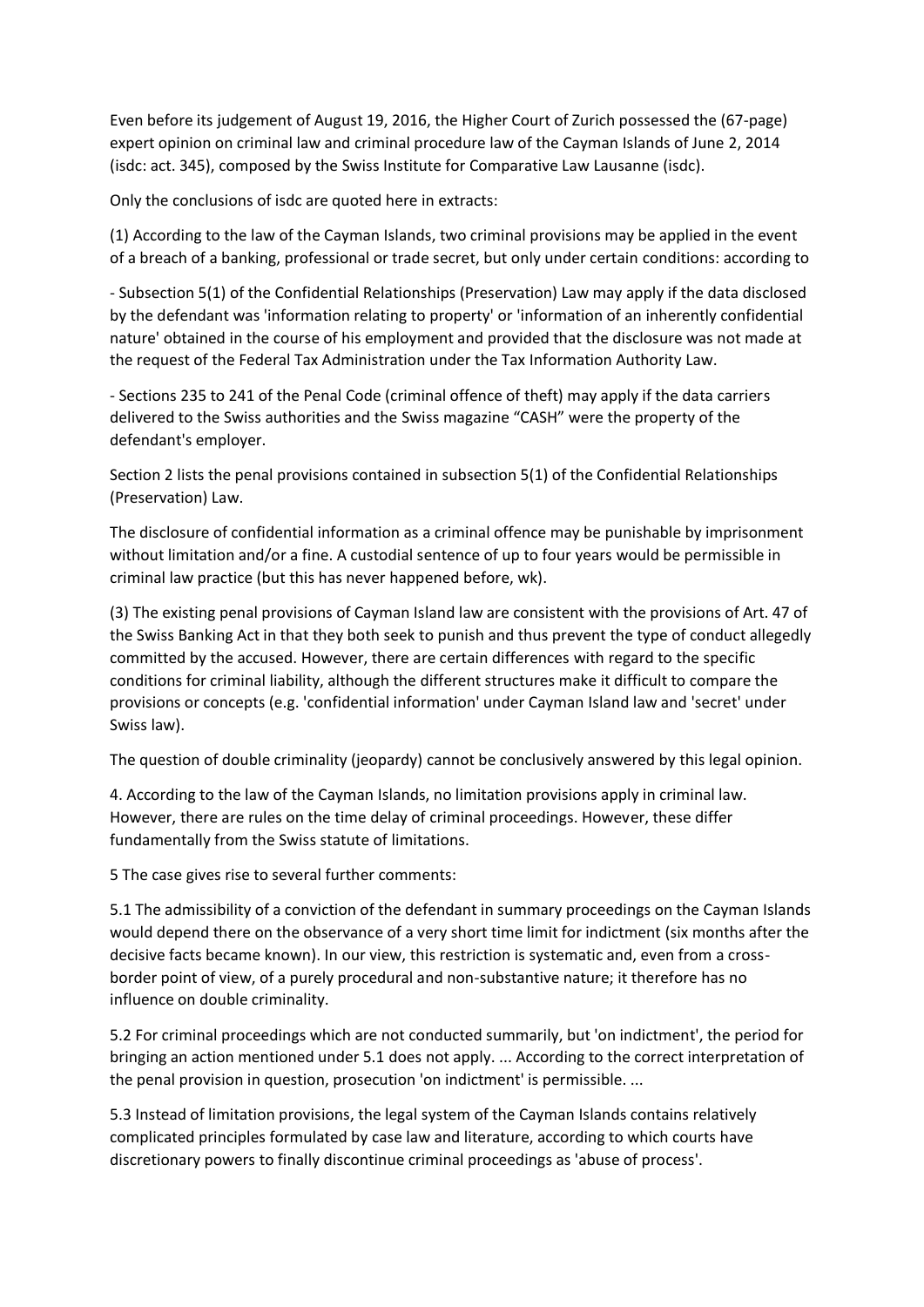5.4 Since there are hardly any sources of qualification in the legal system of the Cayman Islands in the context of transnational criminal prosecution, the legal nature of the principles of 'abuse of process' can hardly be determined so that they have no influence on the double criminality.

5.5 The potentially relevant maximum penalty under Cayman Island law goes beyond any potentially relevant maximum penalty under Swiss law. '

Zurich`s Prosecution Office was informed that in the Cayman Islands the Attorney General's Office had suspended a corresponding criminal complaint by the then employer. The principle of double jeopardy, which also applies here, should therefore never have led to a criminal investigation in Switzerland, apart from the lack of local jurisdiction and Art. 47 of the Banking Act, which is not applicable abroad!

### **B. Legal opinion on banking secrecy**

Prof. Dr. iur. Dr. h.c. Thomas Geiser, also a Swiss Federal Judge and a professor of law emeritus in the meantime, prepared a second opinion on the case Elmer at the request of the defense on June 14, 2016.

In 2016, Thomas Geiser issued a 'Statement on the question of what conditions must be met under labour law for a breach of bank client confidentiality (Art. 47 Banking Act) to be feasible/possible'.

On July 20, 2017, he then issued a brief opinion on the interpretation of Art. 47 Banking Act and a brief expert opinion on Art. 47 Banking Act of September 4, 2017 by Prof. Dr. iur. Dr. h.c. Mark Pieth.

The conclusion of the 15-page expert opinion by Prof. Thomas Geiser is as follows:

The existing agreements (agreement with Julius Baer Holding, Zurich (JBH-ZRH); expatriate agreement with Bank Julius Baer & Co. AG, Zurich (BJB-ZRH); Assignment as Chief Operating Officer for Julius Baer Bank & Trust Company Ltd., Grand Cayman (JBBT) and Employment Agreement with JBBT-CAY) do not allow the conclusion that there was an employment relationship between Mr. Elmer and BJB-ZRH during his activity on the Cayman Islands. Mr. Elmer had an employment contract with JBBT-CAY (including JBTC-CAY), which is not subject to Swiss banking law. Nor can it be inferred from this employment contract that any right of instruction would have been transferred to the BJB-ZRH, which is subject to the Swiss Banking Act 47, or that there would have been an obligation to report to BJB-ZRH.

There were additional contracts with Swiss companies. Insofar as the contracting party was the holding company (JBH-ZRH), these agreements are of no significance in this context, as the holding company is not a bank. The contract referred to by the Prosecution Office with the BJB-ZRH is not employment contract because neither work performance is promised nor the right to issue instructions is provided.

It cannot be concluded from the existing contracts that Mr. Elmer worked for a Swiss bank in the Cayman Islands. Consequently, he cannot have infringed Swiss banking secrecy Art. 47 Swiss Banking Act.'

In his short expert opinion on Art. 47 Swiss Banking Act, Prof. Mark Pieth also states the following:

The question on which I have to comment is whether the Prosecution Office can rightly claim a specific 'criminal law term technicus sui generis' for criminal law.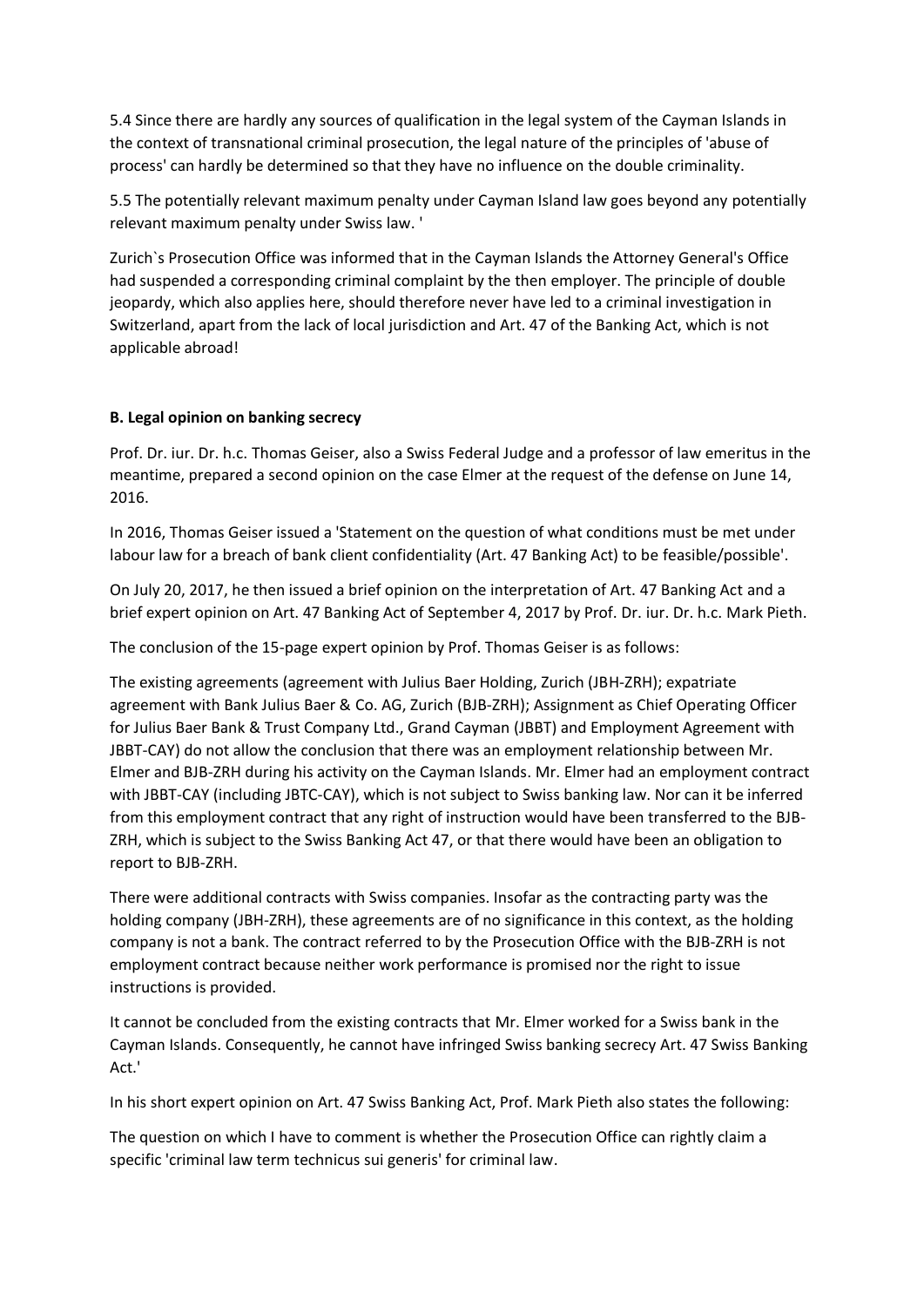This interpretation is opposed in advance by a general consideration of criminal law: It is well known that criminal law, especially economic criminal law, is an accessory to the rest of the legal order, in particular to civil law and public law. Criminal law is part of the universal legal order. Their parts are interdependent. Criminal law is known to be the 'ultima ratio' (last resort) of the legal system, it applies (only) where the means of the rest of the legal system are not sufficient.

As mentioned, criminal law is then also an accessory to administrative law. Art. 47 Swiss Banking Act is part of banking law. Art. 1 para. 4 Banking Act explicitly refers to the fact that the term bank or banker, may only be used for institutions that have received approval from the Swiss Financial Market Supervisory Authority (FINMA).

The Prosecution Offices` main argument that Swiss banks are globally active, that they have an important economic significance and that globalisation is accompanied by job cuts is just as undisputed as the fact that banks employ 'consultants' and 'contractors. These sociological and economic considerations, however, are not competent to replace legal arguments. Should Switzerland wish to extend the scope of the Swiss Banking Act beyond the banks supervised by FINMA to include foreign branches, etc., or should it wish to extend the terms **'organ, employee, agent, liquidator, etc.**' in the sense of a vague administration of interests for the holding company, a considerable change in the law would be necessary. This is stated in Art. 1 StGB.'

These two professorial opinions should eventually then have led to the acquittal of the breach of banking secrecy by the Higher Court of Zurich on August 19, 2016 and the Swiss Federal Supreme Court on October 10, 2018.

#### **II Open questions of legal policy and consequences**

In Switzerland we rightly do not have the trust concept in Swiss laws. Due to the numerous investigative investigations into Anglo-Saxon trusts, it is also evident that this legal form leads directly to tax evasion etc., which should also have interested Swiss authorities and courts.

Unfortunately, the public prosecutors and courts acting in the 'Causa Elmer' have never seriously researched or understood the Cayman Islands companies constructed by the 'Bank Baer Holding'. Rudolf Elmer's formal employer, Julius Baer Bank &Trust Co. LTD (JBBT) and its trust company (JBTC) were only trust constructions under Cayman Law and not under Swiss Law

Neither this 'asset management company' (JBBT and JBTC) nor 'Baer Holding' (JBH-ZRH) were subject to Art. 47 Swiss Banking Act.

According to a letter of July 12, 2004 from the Royal Cayman Islands Police to the legal representative of the local prosecutor investigating against Rudolf Elmer, who had been dismissed there for breach of bank secrecy, the criminal investigation was to be continued on the Cayman Islands, but this never happened due to the dismissal by the Attorney General's Office!

If the Swiss authorities had felt obliged to continue a criminal investigation in the Cayman Islands on account of the criminal complaint subsequently filed in Switzerland regarding a violation of Art. 47 of the Swiss Banking Act, they would have had to apply for a resumption of the criminal proceedings in the Cayman Islands in the interests of legal assistance.

The Federal Court rulings on 'whistleblowing' in Switzerland (see BGE 137 II 431 (UBS - FINMA); 6B\_305/2011 (City of Zurich - Social Workers) and 8C\_484/2016 (Construction Directorate of Uri - Administrative Workers) all led to a conviction for breaches of official secrecy, as there is no legal justification for whistleblowing in such cases under Swiss law.